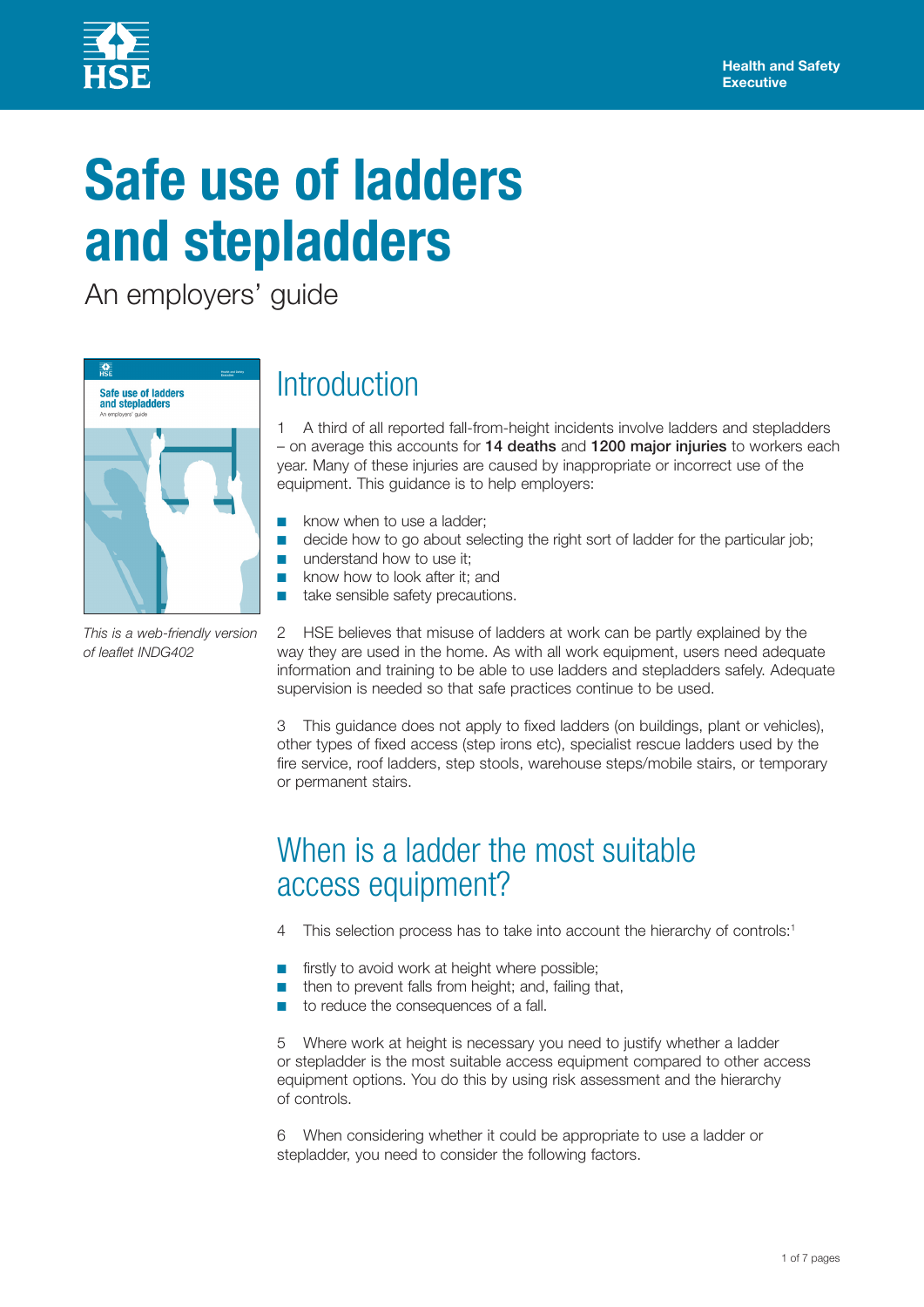

Figure 1a Incorrect - overreaching and not maintaining three points of contact



Figure 1b Correct - user maintaining three points of contact



Figure 2a Incorrect - steps side-on to work activity



Figure 2b Correct - steps facing work activity

### **Is it a suitable activity?**

7 This refers to the type of work and its duration. As a quide, only use a ladder or stepladder:

- in one position for a maximum of 30 minutes;
- for 'light work' they are not suitable for strenuous or heavy work. If a task involves a worker carrying more than 10 kg (a bucket of something) up the ladder or steps it will need to be justified by a detailed manual handling assessment;
- where a handhold is available on the ladder or stepladder:
- where you can maintain three points of contact (hands and feet) at the working position. On a ladder where you cannot maintain a handhold, other than for a brief period of time, other measures will be needed to prevent a fall or reduce the consequences of one. On **stepladders** where a handhold is not practicable a risk assessment will have to justify whether it is safe or not (see paragraph 10 for details).
- 8 On a ladder or stepladder **do not:**
- overload it the person and anything they are taking up should not exceed the highest load stated on the ladder;
- overreach keep your belt buckle (navel) inside the stiles and both feet on the same rung throughout the task (see Figures 1a and 1b).

9 When working on **stepladders** you should avoid work that imposes a side loading, such as side-on drilling through solid materials (eg bricks or concrete), by having the steps facing the work activity (see Figures 2a and 2b). Where side-on loadings cannot be avoided you should prevent the steps from tipping over, for example by tying the steps to a suitable point. Otherwise a more suitable type of access equipment should be used.

10 You should also avoid holding items when climbing (for example by using tool belts):

- on a ladder where you must carry something you must have one free hand to grip the ladder;
- on a **stepladder** where you cannot maintain a handhold (eq putting a box on a shelf), the use of a stepladder will have to be justified by taking into account:
	- the height of the task;
	- a safe handhold still being available on the stepladder;
	- whether it is light work (see paragraph 7);
	- whether it avoids side loading (see paragraph 9);
	- whether it avoids overreaching (see paragraph 8);
	- whether the user's feet are fully supported; and
	- whether you can tie the stepladder (see paragraph 16).

### **Selecting/buying safe ladders and stability devices**

11 When buying a new ladder, think about the worst type of surface conditions you come across (eg smooth, wet floor tiles). Manufacturers should be able to indicate the types of surfaces their products are intended to be used on when they are unsecured (untied). Only buy the ladder and associated stability devices that suppliers/manufacturers can confirm will be stable enough to be used unsecured in your worse-case scenario, otherwise you will need to take additional measures to secure it (see paragraphs 14-16).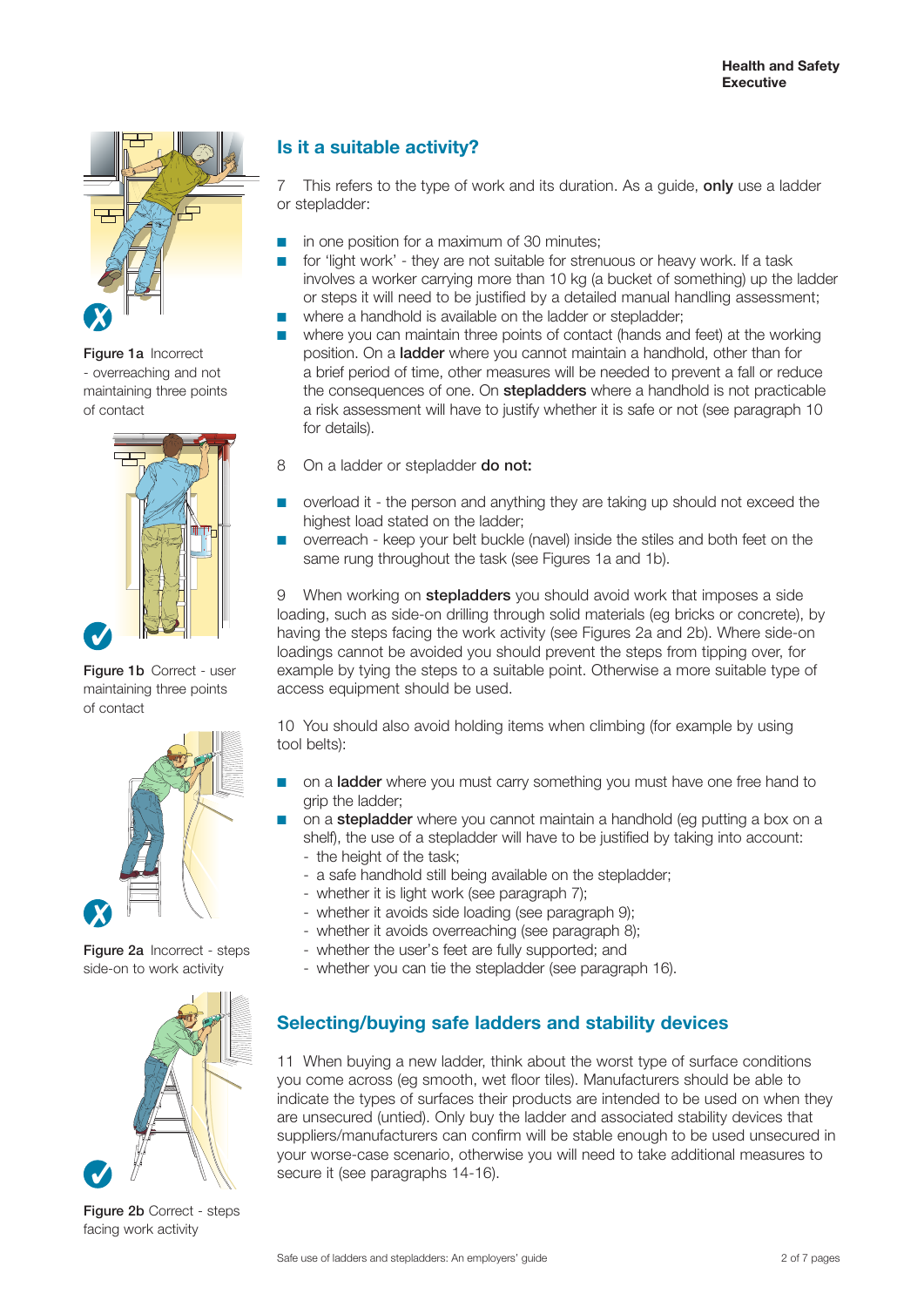

Figure 3 Ladder showing maximum angles at 16° on a slide slope and 6° on a back slope



Figure 4 Ladder tied at top stiles (correct for working on, not for access)



Figure 5 Tying part way down



Figure 6 Tying near the base



Figure 7 Securing at the base

12 HSE and BERR recommend Class 1<sup>2,3</sup> 'Industrial' or EN 131<sup>4</sup> ladders or stepladders for use at work. Make sure the ladder is a suitable size for the work (see paragraphs 9 and 22).

# Is it a safe place to use a ladder or stepladder?

13 This covers the specific place where you are going to set up and use it. As a guide, only use a ladder or stepladder:

- on firm ground or spread the load (eg use a board);
- on level ground for **stepladders** refer to the manufacturer's instructions, for ladders the maximum safe ground slopes on a suitable surface (unless the manufacturer states otherwise) are as follows:
	- side slope  $16^{\circ}$  but the rungs still need to be levelled (see Figure 3); - back slope 6° (see Figure 3);
- on clean, solid surfaces (paving slabs, floors etc). These need to be clean (no oil, moss or leaf litter) and free of loose material (sand, packaging materials etc) so the feet can grip. Shiny floor surfaces can be slippery even without contamination;
- where it has been secured.

14 The options for securing a **ladder** are as follows:

- tie the ladder to a suitable point, making sure both stiles are tied, see Figures 4, 5, 6 and 7;
	- where this is not practical, use a safe, unsecured ladder or a ladder supplemented with an effective ladder stability device (see paragraph 11);
- if this is not possible, then securely wedge the ladder, eg against a wall;
- if none of the above can be achieved, foot the ladder. Footing is the last resort and should be avoided, where reasonably practicable, by the use of other access equipment.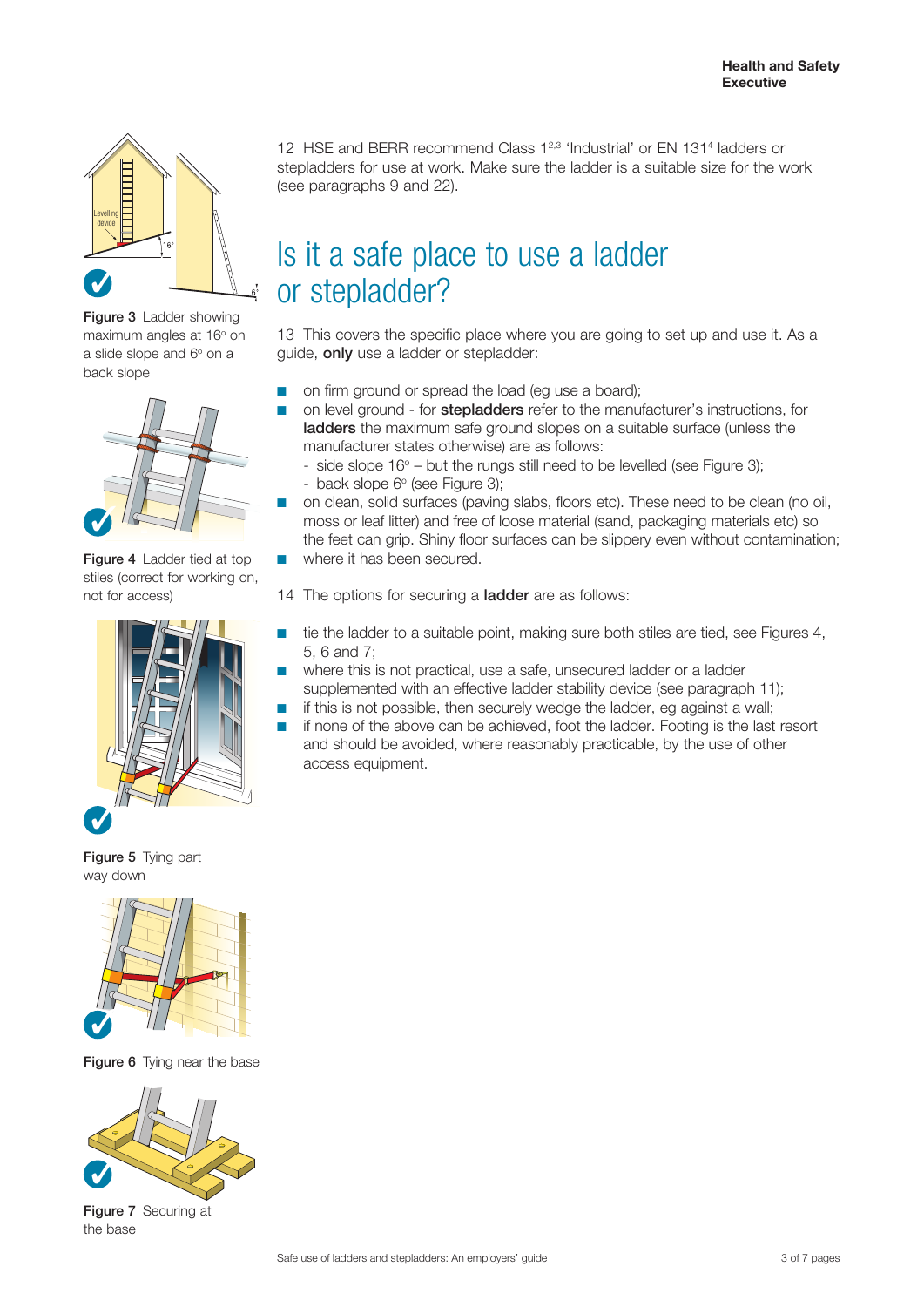

Figure 8 Access ladders should be tied and extend at least 1 m above the landing point to provide a secure handhold



Figure 9 Stand-off device and working maximum height on a ladder



Figure 10 Ladder showing correct 1 in 4 angle (means of securing omitted for clarity)

15 Ladders used for access to another level should be tied (see Figure 8). Stepladders should not be used for access to another level unless they have been designed for this.

16 Consider tying a **stepladder** where possible and advantageous to the task (eg side-on working or where two free hands are needed).

- 17 You should **only** use ladders or stepladders:
- where they will not be struck by vehicles, by protecting them with suitable barriers or cones;
- where they will not be pushed over by other hazards such as doors or windows. by securing doors (not fire exits) and windows where possible. If this is impractical, have a person standing guard at a doorway, or inform workers not to open windows until they are told to do so;
- where pedestrians are prevented from walking under them or near them, by using barriers, cones or, as a last resort, a person standing guard at the base;
- where **ladders** can be put up at the correct angle of 75°. To judge the angle use the angle indicator marked on the stiles of some ladders or the 1 in 4 rule (1 unit out for every 4 units up, as shown in Figure 10);
- where the restraint devices on **stepladders** can be fully opened. Any locking devices must also be engaged.
- 18 On a ladder or stepladder:
- don't work within 6 m horizontally of any overhead power lines, unless the line owner has made them dead or protected with temporary insulation. If this is a regular activity, find out if the lines can be moved;
- $\blacksquare$  always use a non-conductive ladder or steps for any necessary<sup>5</sup> live electrical work;
- don't rest **ladders** against weak upper surfaces (eg glazing or plastic gutters). Alternatively, you can use effective spreader bars or effective stand-offs (see Figure 9).

## Is the ladder or stepladder safe to be used?

19 Establish the ladder or stepladder is in a safe condition before using it. As a guide, only use ladders or stepladders that:

- have no visible defects. They should have a pre-use check each working day;
- have a current detailed visual inspection. These should be done in accordance with the manufacturer's instructions. Ladders that are part of a scaffold system still have to be inspected every seven days;
- are suitable for work use. Use Class 1<sup>2,3</sup> or EN 131<sup>4</sup> ladders or stepladders at work because domestic (Class 32,3) ones are not normally suitable for use at work;
- have been maintained and stored in accordance with the manufacturer's instructions.

### **What are pre-use checks and detailed visual inspections?**

20 Both are looking for obvious visual defects, they only differ in detail. Both can be done in-house (pre-use checks should be part of a user's training). Detailed visual inspections should be recorded. Ladder stability devices and other accessories should be pre-use checked and inspected in accordance with the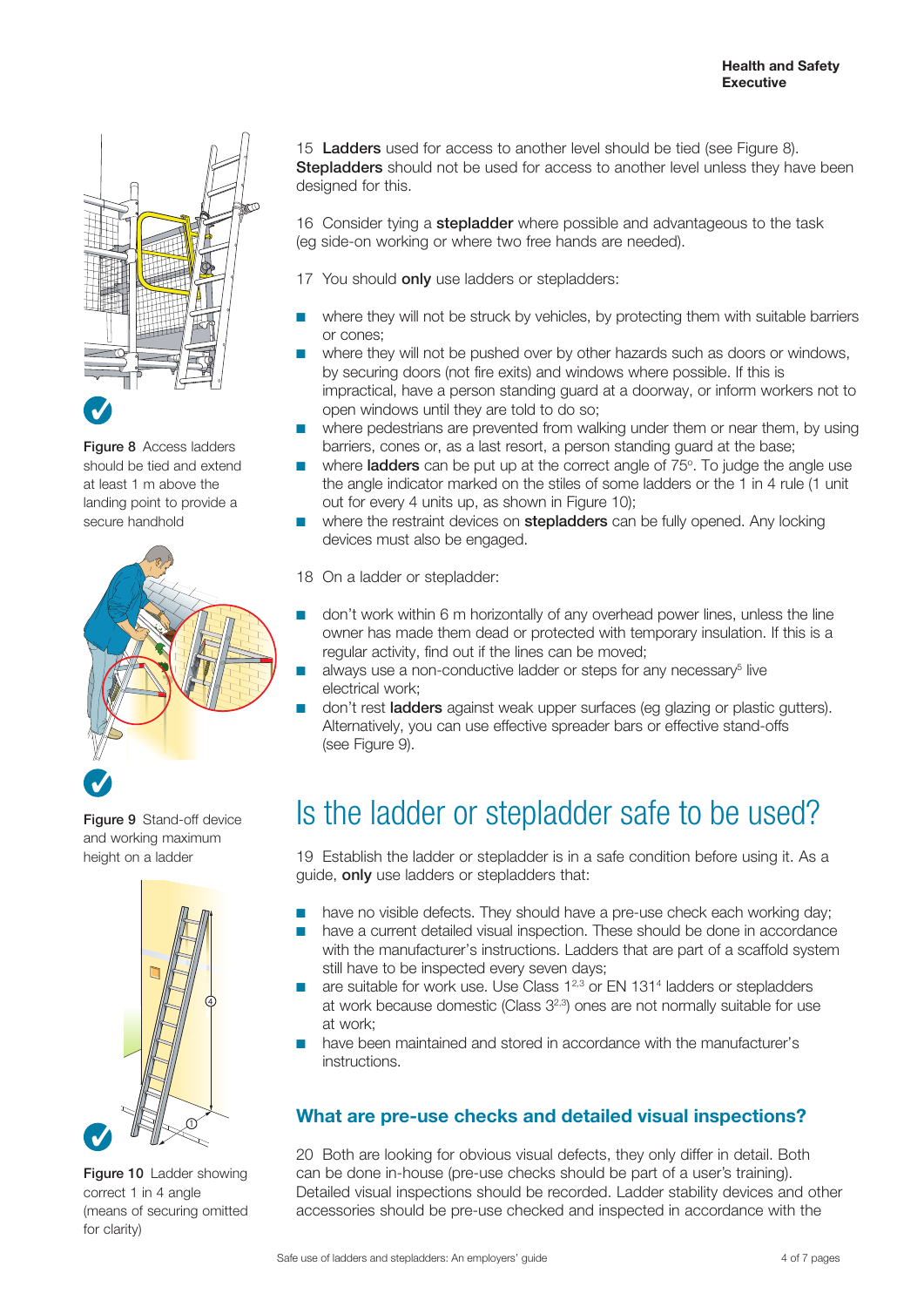

Figure 11 Correct - two clear rungs. Don't work any higher up this type of stepladder



Figure 12 Correct - three clear steps. Don't work any higher up this type of stepladder

manufacturer's instructions. Ladder and stepladder feet must be part of the pre-use check. Ladder feet are essential for preventing the base of the ladder slipping. Missing stepladder feet cause it to wobble. The feet should be:

in good repair (not loose, missing, splitting, excessively worn, secure etc); and  $clean - the feet should be in contact with the ground.$ 

21 Ladder feet should also be checked when moving from soft/dirty ground (eg dug soil, loose sand/stone, a dirty workshop) to a smooth, solid surface (eg paving slabs), to ensure the foot material and not the dirt (eg soil, embedded stones or swarf) is making contact with the ground.

## Do my ladder-users know how to use them safely?

22 These are common issues about setting up and using ladders under the direct control of the user. Users should also be aware of the limitations covered in the other headings. People should only use a ladder, stepladder or stability device if:

- they are competent users should be trained and instructed to use the equipment safely;
- the ladder or stepladder is long enough -
- for ladders:
	- don't use the top three rungs (see Figure 9);
	- ladders used for access should project at least 1 m above the landing point and be tied; alternatively a safe and secure handhold should be available (see Figure 8);
- for stepladders:
- don't use the top two steps of a stepladder, unless a suitable handrail is available on the stepladder (see Figure 11);
- don't use the top three steps of swing-back or double-sided stepladders, where a step forms the very top of the stepladder (see Figure 12);
- the ladder or stepladder rungs or steps are level. This can be judged by the naked eye. Ladders can be levelled using specially designed devices but not by using bits of brick or whatever else is at hand;
- the weather is suitable do not use them in strong or gusting winds (follow the manufacturer's safe working practices);
- they are wearing robust, sensible footwear (eg safety shoes/boots or trainers). Shoes should not have the soles hanging off, have long or dangling laces, or be thick with mud or other slippery contaminants;
- they know how to prevent members of the public and other workers from using them;
- they are fit certain medical conditions or medication, alcohol or drug abuse could stop them from using ladders. If you are in any doubt, speak to an occupational health professional;
- they know how to tie a ladder or stepladder properly.

23 On a ladder or stepladder, **don't:** 

- move them while standing on the rungs/steps;
- support them by the rungs or steps at the base;
- slide down the stiles;
- stand them on moveable objects, such as pallets, bricks, lift trucks, tower scaffolds, excavator buckets, vans, or mobile elevating work platforms;
- extend a ladder while standing on the rungs.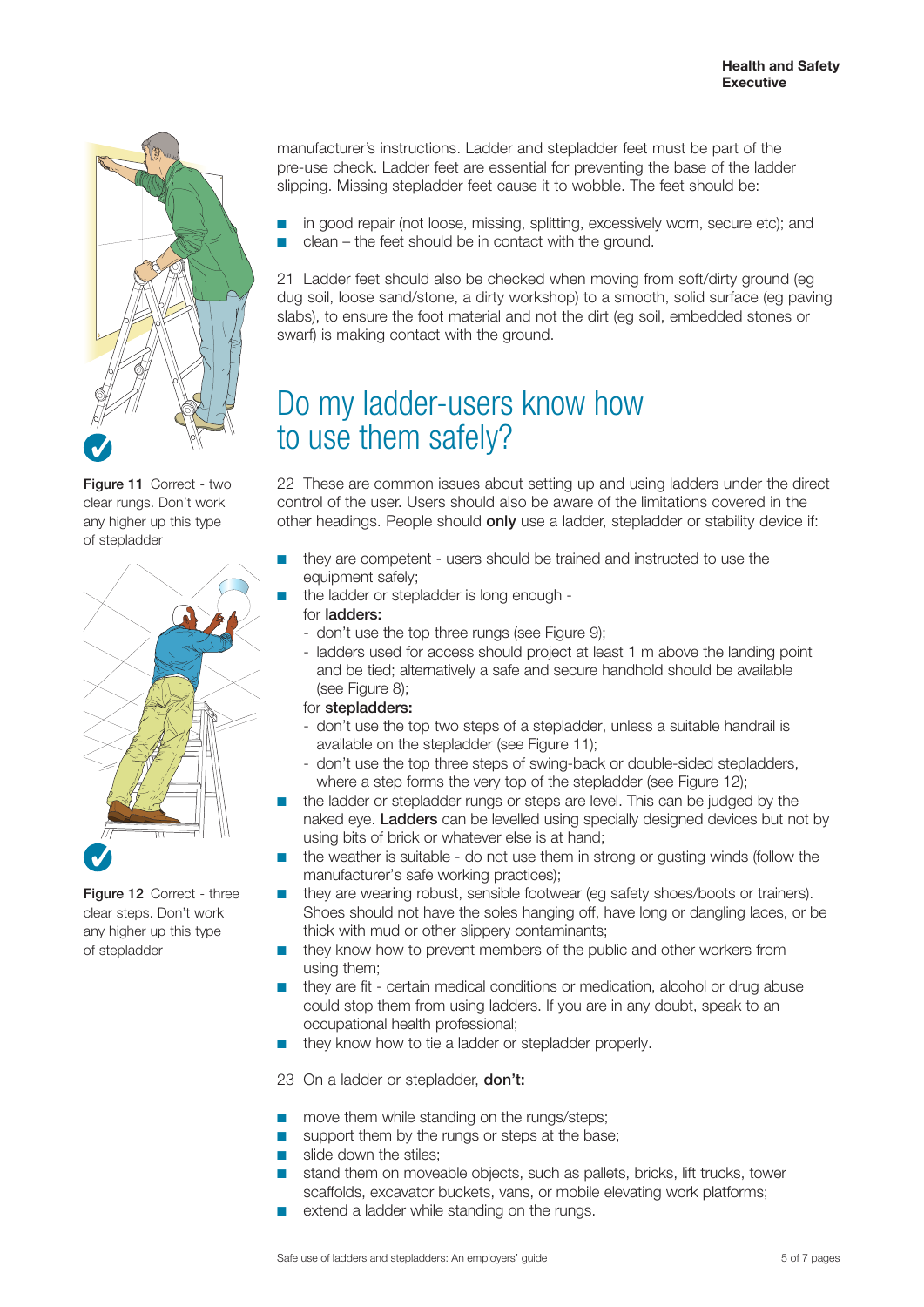### References and further reading

#### **References**

1 *The Work at Height Regulations 2005 (as amended): A brief guide* Leaflet INDG401(rev1) HSE Books 2007 (single copy free or priced packs of 10 ISBN 978 0 7176 6231 9)

2 BS 1129: 1990 *Specification for portable timber ladders, steps, trestles and lightweight stagings* British Standards Institution

3 BS 2037: 1994 *Specification for portable aluminium ladders, steps, trestles and lightweight stagings* British Standards Institution

4 BS EN 131-1 *Ladders. Terms, types, functional sizes* (2007) and BS EN 131-2 *Ladders. Specification for requirements, testing, marking* (1993) and BS EN 131-3 *Ladders. User instructions* (2007) and BS EN 131-4 *Ladders. Single or multiple hinge-joint ladders* (2007) British Standards Institution

5 *Memorandum of guidance on the Electricity at Work Regulations 1989. Guidance on Regulations* HSR25 HSE Books 2007 ISBN 978 0 7176 6228 9

#### **Further reading**

*A toolbox talk on leaning ladder and stepladder safety* Leaflet INDG403 HSE Books 2005 (single copy free or priced packs of 5 ISBN 978 0 7176 6106 0)

*Top tips for ladder and stepladder safety* Pocket card INDG405 HSE Books 2005 (single copy free or priced packs of 25 ISBN 978 0 7176 6127 5)

*Evaluating the performance and effectiveness of ladder stability devices* RR205 HSE Books 2004 ISBN 978 0 7176 2822 3

*Ergonomics evaluation into the safety of stepladders. Literature and standards review Phase 1* CRR418 HSE Books 2002 ISBN 978 0 7176 2302 0

*Ergonomics evaluation into the safety of stepladders. User profile and dynamic testing - Phase 2* CRR423 HSE Books 2002 ISBN 978 0 7176 2315 0

Falls from height webpages on the HSE website: www.hse.gov.uk/falls/index.htm